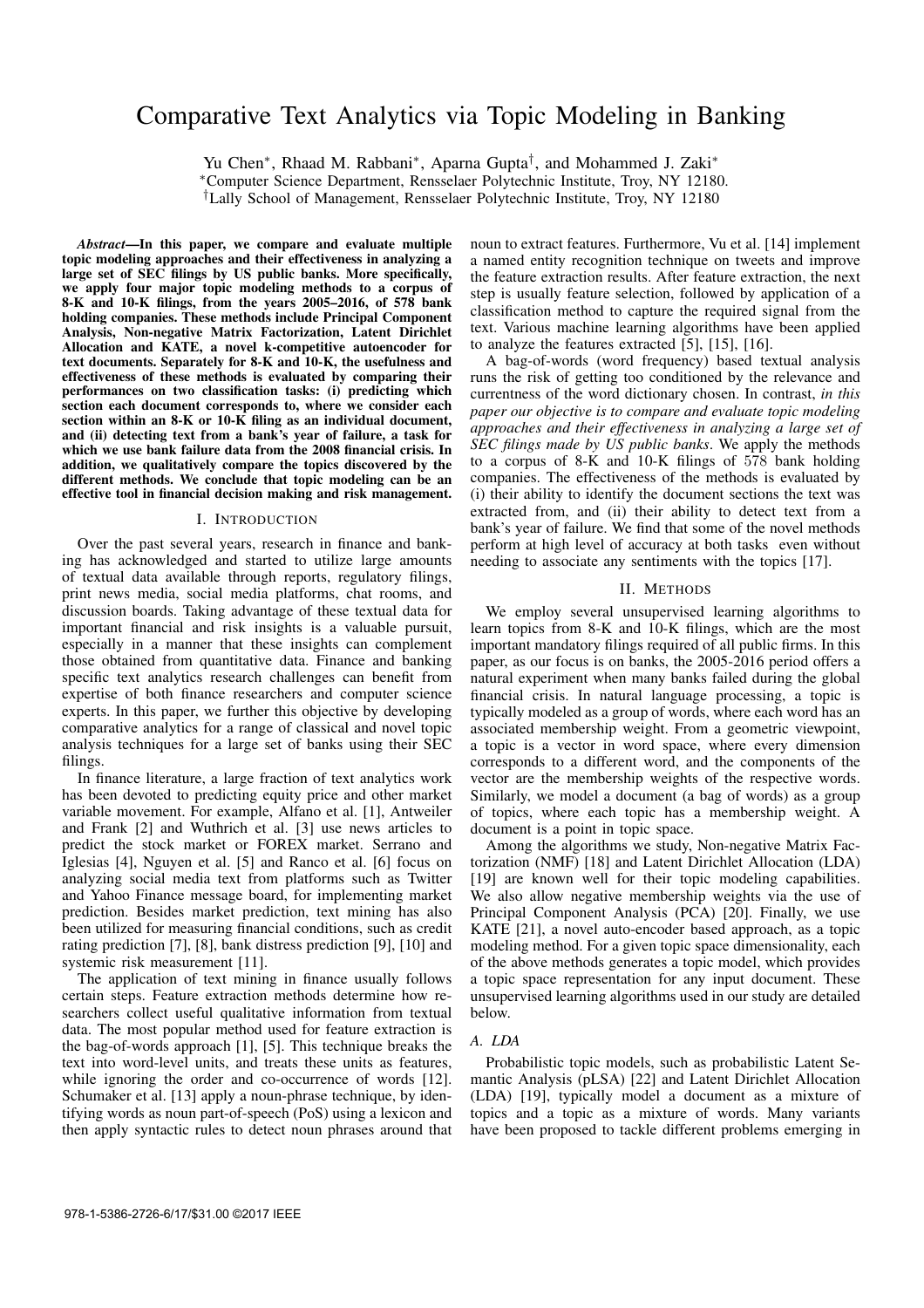topic modeling. Most topic models take a topic as a bag of words. However, phrases can sometimes help discover more interpretable topics as they are more informative than the sum of their individual components. For example, "white house" as a phrase carries a special meaning under the "politics" topic instead of "a house which is white" under the "real estate" topic. Many models [23]–[25] have been proposed to relax the bag-of-words assumption. In general, individual documents usually focus on a few salient topics that typically adopt a narrow range of terms instead of a wide coverage of the vocabulary. Other works have been proposed to introduce sparsity into topic models [26], [27], and to learn dynamic topic models [28], [29].

LDA has been widely used in text analytics. It assumes that documents are constructed as mixtures of latent topics, where each topic is essentially a probability distribution over words. LDA is a graphical model, where the generative process of creating a document is as follows: 1) We randomly sample a topic proportion vector  $\theta$  which assigns different weights to a set of topics based on a Dirichlet distribution which is parameterized by  $\alpha$  and shared by the whole corpus. 2) For each word position in the document, we randomly sample a topic *z* based on the associated topic proportion vector  $\theta$ . 3) Given the assigned topic *z* for the word position, we randomly sample a word from the predefined vocabulary based on a topic-word probability distribution β. The inference process (i.e., estimating  $\theta$ ,  $\beta$  and *z*) of LDA basically maximizes an approximate posterior. Since LDA itself captures the intuition of document representation, we simply use the topic proportion vector of each document as its representation.

## *B. PCA*

PCA [20] is a multivariate dimensionality reduction technique. In a real world data set, where each data point is of a certain dimension *n*, a lower dimensional manifold usually accounts for all the data points. Given a target dimensionality *k*, where *k* is between 1 and *n*, PCA discovers the *k*dimensional subspace, comprising the *k* orthogonal vectors called the principal components, that best describe the variance in the data.

Our data points are word space representations of documents. Each principal component, in word space, discovered by PCA represents a distribution of words. We let each principal component represent a topic. We project the word space representation of any document onto this topic space to obtain a topic space representation of the document. In addition to using PCA to extract topics, using it as a dimension reduction method, we also use projections onto the first three components to visualize the clustering of the data points.

### *C. NMF*

Where PCA enforces an orthogonality constraint, NMF enforces a non-negativity constraint. It is a technique for factorizing a data matrix *V* into non-negatives matrices *W* and *H*. The non-negativity constraint causes NMF to learn localized feature representations of the data, where the data matric  $V$  is given as the product of  $W$  and  $H$ , plus a residual matrix *U*, which represents the error of the factorization. There are a number of different algorithms that are commonly used to achieve a non-negative factorization [18], based on different metrics to measure the error of the factorization.

For our study, we have the document-word matrix as the data matrix *V*. After performing NMF, *W* becomes the document-topic matrix and *H*, the topic-word matrix. The matrix *H* can be used to find the topic space representation of any document, even a document not used during the factorization.

# *D. KATE*

An autoencoder is a neural network which tries to reconstruct its input at the output layer [30]. An autoencoder consists of an encoder which maps the input *x* to the hidden layer:  $z = g(\mathbf{W}x + \mathbf{b})$  and a decoder which reconstructs the input as:  $\hat{x} = o(W'z + c)$ ; here *b* and *c* are bias terms, *W* and *W*′ are input-to-hidden and hidden-to-output layer weight matrices, and *g* and *o* are activation functions. Weight tying (i.e., setting  $\mathbf{W}' = \mathbf{W}^T$ ) is often used to regularize the model. While vanilla autoencoders even with perfect reconstructions usually only extract trivial representations of the data, more meaningful representations can be obtained by adding appropriate regularization or constraints to the models. Following this line of reasoning, many variants of autoencoders have been proposed recently [31]–[33]. For example, the denoising autoencoder [31] inputs a corrupted version of the data while still trying to reconstruct the original uncorrupted data at the output layer, which forces the model to learn features useful for denoising. As another example, the k-sparse autoencoder [33] explicitly enforces sparsity by only keeping the *k* highest activities in the feedforward phase.

When examining the features learned by autoencoders, in our recent work [21] we observed that they were not distinct from one another. That is to say, some high frequency words dominate the learned topics. We hypothesized that an autoencoder greedily learns relatively trivial features in order to reconstruct the input as much as possible. To overcome this drawback, we proposed the KATE model in which we force each neuron in the hidden layer to take responsibility for recognizing different patterns within the input data by introducing competition in the training phase. Specifically, in the feedforward phase, after computing the activations *z* for a given input  $x$ , the most competitive  $k$  neurons are selected as the "winners" while the remaining "losers" are suppressed (i.e., made inactive). However, in order to compensate for the loss of activation from the loser neurons, and to make the competition among neurons more pronounced, the net activations are reallocated among the winner neurons. To respect both the positive and negative patterns captured by the hidden neurons, the aforementioned competition process is done for both positive and negative neurons, respectively.

We apply the above methods in our comparative analytics in the next sections, starting with providing a description of the data and the preprocessing.

#### III. DATASETS

## *A. Corporate filings*

Every plain text and HTML form filed by US corporations with the United States Securities and Exchange Commission (SEC) is available online for public access at SEC's Electronic Data Gathering, Analysis, and Retrieval (EDGAR) system [34]. For a selection of 578 bank holding companies (BHCs) corresponding to 52 failed and 526 non-failed banks during the 2008 financial crisis, we retrieve every Form 8-K and Form 10-K filing between the years 2005 and 2016 (inclusive). In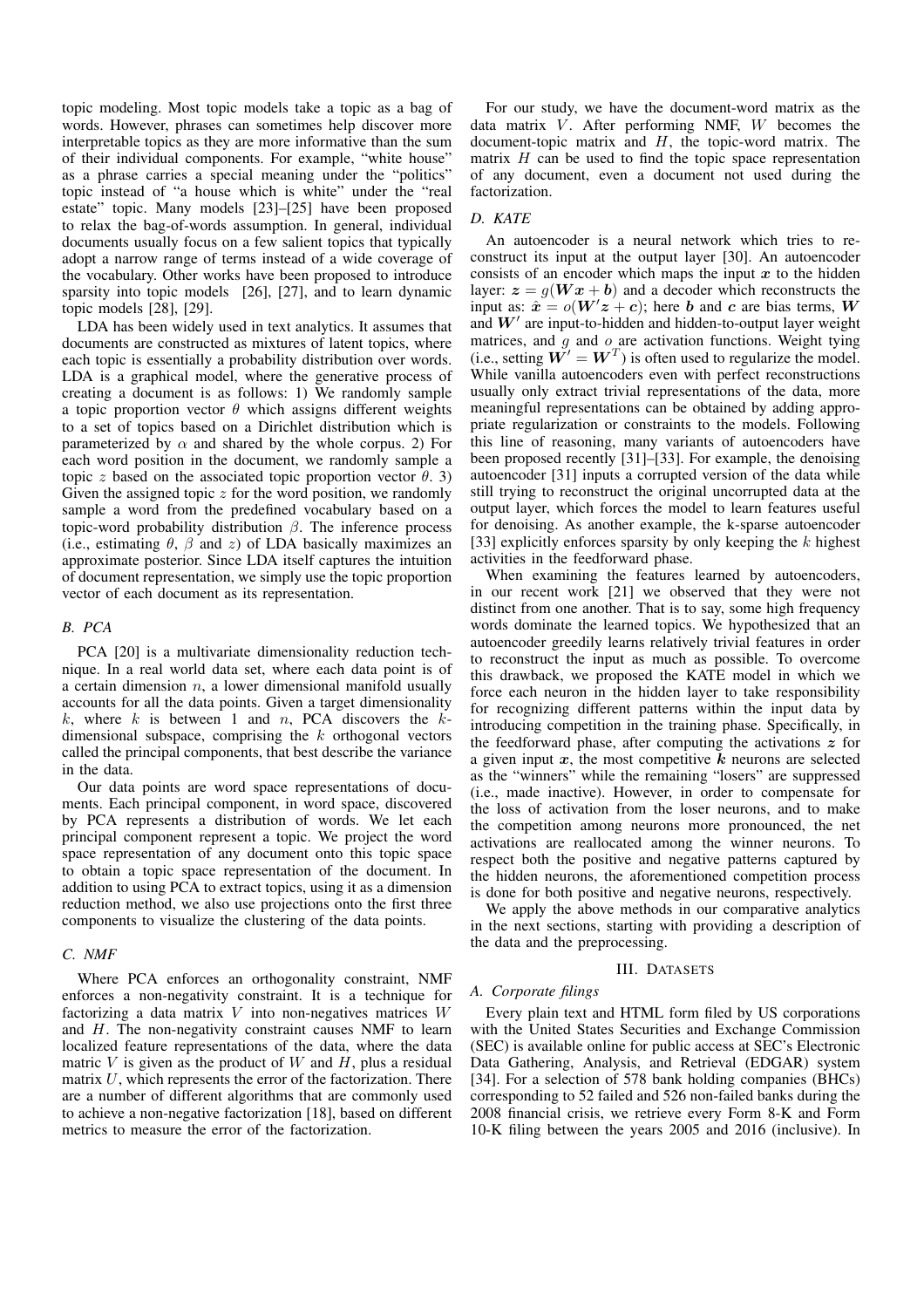the case of several failed banks, the BHC continued to file beyond the year the bank failed. The list of BHCs and their corresponding failed years was constructed in our previous work [17].

TABLE I STATISTICS OF 8-K AND 10-K DATASETS

| dataset                        | $8-K$  | $10-K$ |
|--------------------------------|--------|--------|
| size of training set           | 44,130 | 45,160 |
| size of validation set         | 1,500  | 1,500  |
| size of test set               | 12,508 | 11,616 |
| vocabulary size                | 4,000  | 4,000  |
| average length                 | 72     | 1,187  |
| no. of classes (section types) | 8      |        |

NB: Each data point represents the body of a section.

#### *B. Documents*

The retrieved data comprises 50,223 Form 8-K and 4,172 Form 10-K submissions. Each submission contains numbered sections and subsections.

We treat each 8-K or 10-K section label as a class, and each section body within an SEC filing report as an individual document. Thus, the "bag-of-words" representation of each section, i.e., a document, is a labeled data point in the word space defined by a given vocabulary. Thus, even though there are 4,172 10-K submissions, there are over 58K documents or data points (i.e., sections) for the 10-K noted in Table I (the total number of 10-K documents is the sum of the training, testing and validation sets, which equals 58,276 documents/sections).

In the case of a Form 8-K submission, if multiple subsections share the same text, i.e., if multiple subsection headers are listed contiguously followed by text, we match the text to the last subsection header. Finally, we merge all subsections for every top-level section, e.g., all subsections labeled 5.x are merged to form section 5. There are a total of 58,138 final documents for the 8-K dataset, as shown in Table I.

In the case of a Form 10-K submission, we keep sections 1, 1A, 7 and 7A as separate sections, due to their substantive size, but merge subsections under every other numbered section, e.g., 9, 9A and 9B become section 9. For our experiments, we ignore any section text that is included in an exhibit separate from Form 10-K. We also ignore any section that contains fewer than ten words.

#### *C. Preprocessing*

To extract sections, we split the entire 8-K or 10-K submissions into paragraphs and use different customized techniques to mark which paragraphs correspond to the beginning of a numbered section (e.g., Item 1A, Item 5.02, etc) or an unnumbered section (e.g., Signatures, Exhibit), or to a page number, or the start or end of a table. We list all the section headers to ensure they are in a sequence, to remove false positives if necessary, and to find instances of section headers that were missed, in which case, we had to further customize our code logic to locate the missing headers. Once we identify the starting paragraph of each section, we extract all the numbered sections.

After extracting each section, we apply a series of natural language processing techniques. These include, in order of application, sentence tokenization, part of speech tagging, removal of stop words and punctuation, and lemmatization (which requires part of speech tags), for which we use the Natural Language Toolkit (NLTK) (www.nltk.org).

For the 8-K and 10-K dataset, respectively, data from 2005 to 2013 becomes our training set, and the remaining data from 2014 to 2016 is used as the test set. We consider the most frequent 4,000 words in the training set as the vocabulary, and consequently represent each document as a bag of words. We randomly select a further 1,500 documents from our training set to be the validation set.

Table I summarizes different statistics for the documents. It lists the training, testing and validation set sizes, the size of the vocabulary, average document length and the number of classes.

## *D. Comparison of Various Methods*

We build topic models from the training and validation datasets for each of the methods in our study, and evaluate and compare the topic models over two classification tasks. The method we compare include: PCA [20]: a multivariate dimensionality reduction technique that discovers the *k*dimensional subspace that best describes the variance in the data. The principal components that describe the subspace are used as the topic vectors in word space. NMF [35]: a matrix factorization technique that factorizes a non-negative matrix *V* into two non-negative matrices *W* and *H*. In our case, *W* is the document-topic matrix and *H* is the topic-word matrix. **LDA** [19]: a directed graphical model which models a document as a mixture of topics and a topic as a mixture of words. We used the gensim [36] implementation in our experiments. **KATE** [21]: a k-competitive autoencoder that explicitly enforces competition among the neurons in the hidden layer by selecting the *k* highest absolute activation neurons as winners, and reallocates the energy from the losers. Our implementation is available at https://github.com/hugochan/KATE.

# IV. COMPARISON AND DISCUSSION

We outline our comparative results for the different topic modeling approaches in three steps. In the first step, we apply the methods to generate the topics and compare the performance of the methods. We then apply a classification method to evaluate the performance of the different topic modeling methods by identifying sections by the topics in the test data. Finally, we use the topic models to classify failed from non-failed bank-year instances in our dataset. We provide a discussion of the results along with several visualizations.

#### *A. Topics Generated by Various Methods*

In this set of qualitative experiments, we compare the topics generated by the various methods. Tables II and III show some selected topics generated by NMF, PCA, LDA and KATE for the 8-K and 10-K data, respectively. As for NMF and LDA, we pick the 8 words with the highest probability under that topic. As for PCA and KATE, each topic is represented by the 8 words with the strongest connection to that topic. All of the methods extract meaningful topics from the 8- K and 10-K reports. In the case of 8-K, the three topics shown appear to cover 'shareholder issues', 'management' and 'communications' while for 10-K filings, they cover 'loans', 'financial institutions' and 'cashflow'.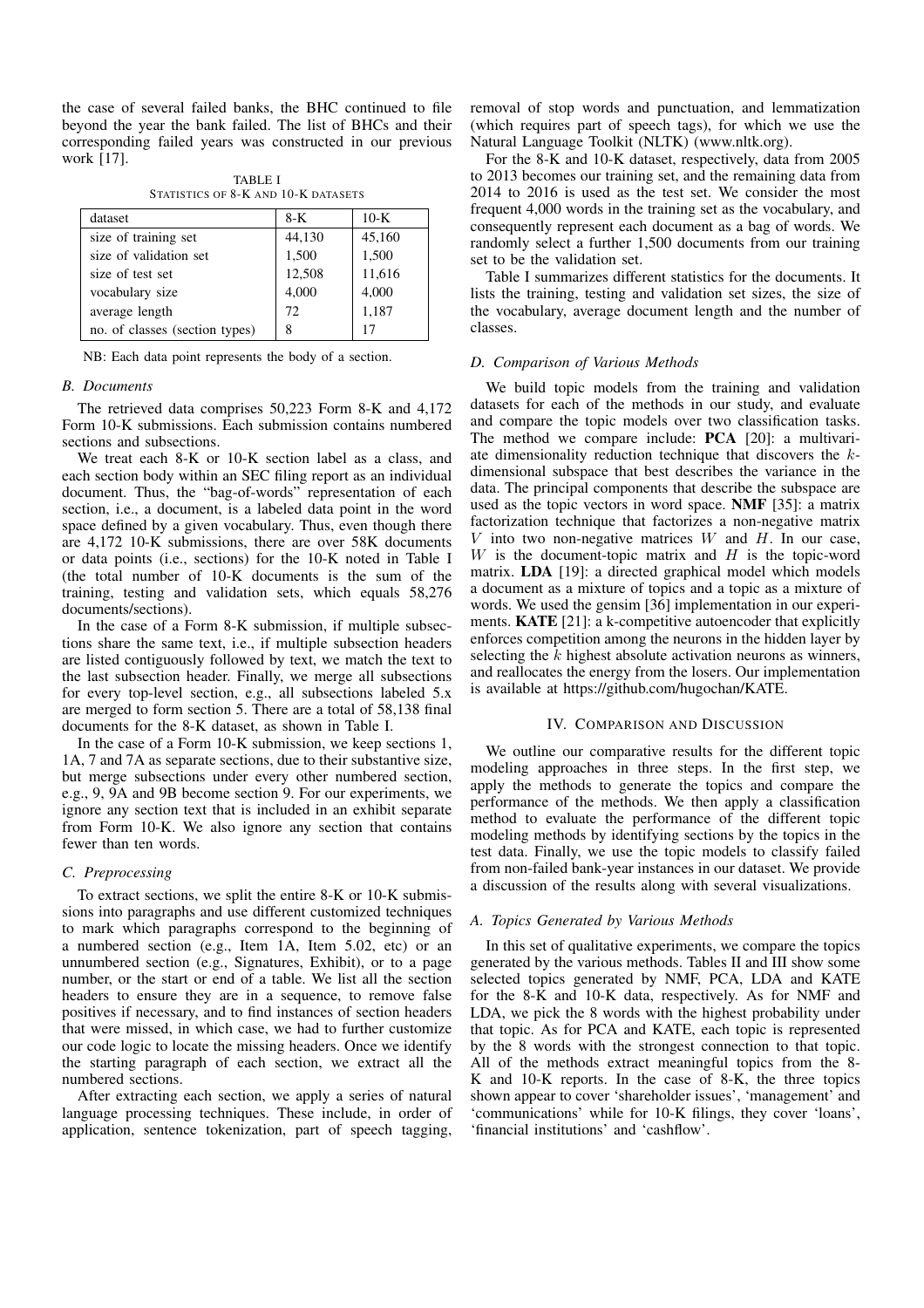| Topics     | Methods     | Representative words                       |  |  |  |  |
|------------|-------------|--------------------------------------------|--|--|--|--|
| <b>NMF</b> |             | stockholder, proxy, approval, preferred,   |  |  |  |  |
| share-     |             | record, vote, consideration, matter        |  |  |  |  |
| holder     | <b>PCA</b>  | share, stock, common, dividend,            |  |  |  |  |
| issues     |             | price, issue, security, shareholder        |  |  |  |  |
| <b>LDA</b> |             | vote, meeting, shareholder, proposal,      |  |  |  |  |
|            |             | annual, director, approve, election        |  |  |  |  |
|            | <b>KATE</b> | dividend, record, quarterly, declaration,  |  |  |  |  |
|            |             | declare, shareholder, stockholder, share   |  |  |  |  |
|            | <b>NMF</b>  | director, board, committee, member,        |  |  |  |  |
|            |             | appoint, require, nonemployee, corporation |  |  |  |  |
| manage-    | <b>PCA</b>  | director, value, security, share,          |  |  |  |  |
| ment       |             | employment, agreement, board, fair         |  |  |  |  |
|            | LDA.        | director, serve, effective, board,         |  |  |  |  |
|            |             | appoint, subsidiary, company, member       |  |  |  |  |
|            | <b>KATE</b> | director, serve, officer, executive,       |  |  |  |  |
|            |             | member, age, retirement, position          |  |  |  |  |
|            | <b>NMF</b>  | presentation, investor, material, make,    |  |  |  |  |
|            |             | available, slide, furnish, website         |  |  |  |  |
| commu-     | <b>PCA</b>  | shareholder, plan, option, include,        |  |  |  |  |
| nications  |             | security, slide, exhibit, presentation     |  |  |  |  |
|            | <b>LDA</b>  | presentation, information, investor, call, |  |  |  |  |
|            |             | conference, exhibit, slide, report         |  |  |  |  |
|            | <b>KATE</b> | presentation, website, conference, slide,  |  |  |  |  |
|            |             | available, investor, webcast, management   |  |  |  |  |

TABLE II TOPICS LEARNED FROM 8-KS

TABLE III TOPICS LEARNED FROM 10-KS

| <b>Topics</b> | Methods     | Representative words                  |  |  |  |  |
|---------------|-------------|---------------------------------------|--|--|--|--|
|               | <b>NMF</b>  | loan, interest, loss, rate,           |  |  |  |  |
|               |             | asset, value, security, income        |  |  |  |  |
| loans         | <b>PCA</b>  | loan, interest, value, rate,          |  |  |  |  |
|               |             | asset, loss, income, security         |  |  |  |  |
|               | <b>LDA</b>  | value, loan, fair, security,          |  |  |  |  |
|               |             | loss, asset, financial, tax           |  |  |  |  |
|               | <b>KATE</b> | loan, stock, reference, incorporate,  |  |  |  |  |
|               |             | common, information, dividend, price  |  |  |  |  |
|               | <b>NMF</b>  | bank, capital, loan, company,         |  |  |  |  |
|               |             | institution, hold, financial, deposit |  |  |  |  |
| financial     | <b>PCA</b>  | bank, institution, capital, company,  |  |  |  |  |
| institutions  |             | loan, may, regulation, hold           |  |  |  |  |
|               | <b>LDA</b>  | bank, capital, company, institution,  |  |  |  |  |
|               |             | financial, hold, banking, deposit     |  |  |  |  |
|               | <b>KATE</b> | bank, institution, capital, hold,     |  |  |  |  |
|               |             | regulation, loan, dividend, company   |  |  |  |  |
|               | <b>NMF</b>  | rate, interest, change, income,       |  |  |  |  |
|               |             | liability, market, net, risk          |  |  |  |  |
| cashflow      | <b>PCA</b>  | loss, risk, income, credit,           |  |  |  |  |
|               |             | mortgage, share, end, portfolio       |  |  |  |  |
|               | <b>LDA</b>  | interest, rate, risk, change,         |  |  |  |  |
|               |             | asset, net, liability, income         |  |  |  |  |
|               | <b>KATE</b> | rate, interest, risk, market,         |  |  |  |  |
|               |             | simulation, change, net, scenario     |  |  |  |  |

# *B. Visualization of Learned Word Representations*

In this section, we visualize the word representations learned by LDA and KATE, in two dimensions, using the TSNE dimensionality-reduction method (t-distributed stochastic neighbor embedding) [37].

For LDA, we simply use the transpose of the topic-word matrix as the word representation matrix. In the case of KATE, each input neuron (i.e., a word in the vocabulary set) is connected to each hidden neuron (i.e., a virtual topic) with different strengths. Thus, each row *i* of the input to hidden layer weight matrix  $W \in \mathbb{R}^{d \times m}$  is taken as an *m*-dimensional word embedding for word *i*.

Figures 1 and 2 apply TSNE to visualize the word representations learned by LDA and KATE from 8-K and 10-K reports. We see, from these plots, that KATE-learned word representations possess the highest quality, as many semantically similar or relevant words group together, while dissimilar or irrelevant words are at a distance from each other. We conclude that the capacity of learning meaningful word representations from text is important for evaluating the effectiveness of text analytics techniques.

#### *C. Visualization of Learned Document Representations*

A good document representation method is expected to group related documents, and to separate documents from different groups. As stated earlier, we define sections and some subsections of 8-Ks and 10-Ks as documents. We now present visualization for all documents by the topics they represent. Figure 3 shows the TSNE plots of the document representations taken from the 8 main sections of the 8-K reports. We can observe in this comparison that neither NMF nor LDA learn very good document representations, all the points are less distinguishable in the clusters. On the other hand, KATE successfully extracts meaningful document representations for the 8-K reports. It automatically clusters related documents in the same group, and it can easily distinguish between the different sections.

Figure 4 shows TSNE plots for the seventeen major sections and sub-sections of the 10-K reports. Even though the number of sections is significantly higher in 10-Ks, the document representation using LDA and KATE is still good, and indeed much superior to PCA and NMF approaches for topic modeling.

# *D. Classification Results*

We now turn to quantitative experiments to measure the effectiveness of various methods on classification tasks. For classification based evaluation of 8-K and 10-K reports, we train a 2-layer neural network model that uses the learned document representations as input, and directly maps them to the output classes. A softmax classifier with cross-entropy loss was applied for the classification task. Intuitively, high quality representations should produce decent classification accuracies even with a very simple classifier. The classification task is to identify the section or subsection a document corresponds to within the 8-K and 10-K reports, using the topic model representation for the sections/subsections.

TABLE IV CLASSIFICATION ACCURACIES ON 8-KS AND 10-KS.

| Method      |       | $8-Ks$ |       | $10-Ks$ |       |       |
|-------------|-------|--------|-------|---------|-------|-------|
|             | 20    | 128    | 512   | 20      | 128   | 512   |
| <b>PCA</b>  | 0.732 | 0.809  | 0.830 | 0.843   | 0.912 | 0.941 |
| <b>NMF</b>  | 0.688 | 0.797  | 0.816 | 0.728   | 0.871 | 0.899 |
| <b>LDA</b>  | 0.744 | 0.808  | 0.834 | 0.798   | 0.874 | 0.931 |
| <b>KATE</b> | 0.779 | 0.823  | 0.838 | 0.821   | 0.881 | 0.947 |

Table IV shows the classification accuracy results on the 8-K and 10-K reports in the test set based on different topic modeling approaches. Results are shown for cases when we use different number of topics from 20 to 128 and 512. We can see that KATE is clearly superior in this classification task, and it outperforms the second best model, by a significant margin across various numbers of 8-K and 10- K topics. Surprisingly, even though PCA learns document representations somewhat poorly as shown in Figure 3a, it achieves quite reasonable accuracies. The other observation we make is regarding performance of the topic modeling methods as we increase the number of topics (even larger than the true topic number). Increasing the number of topics/dimensions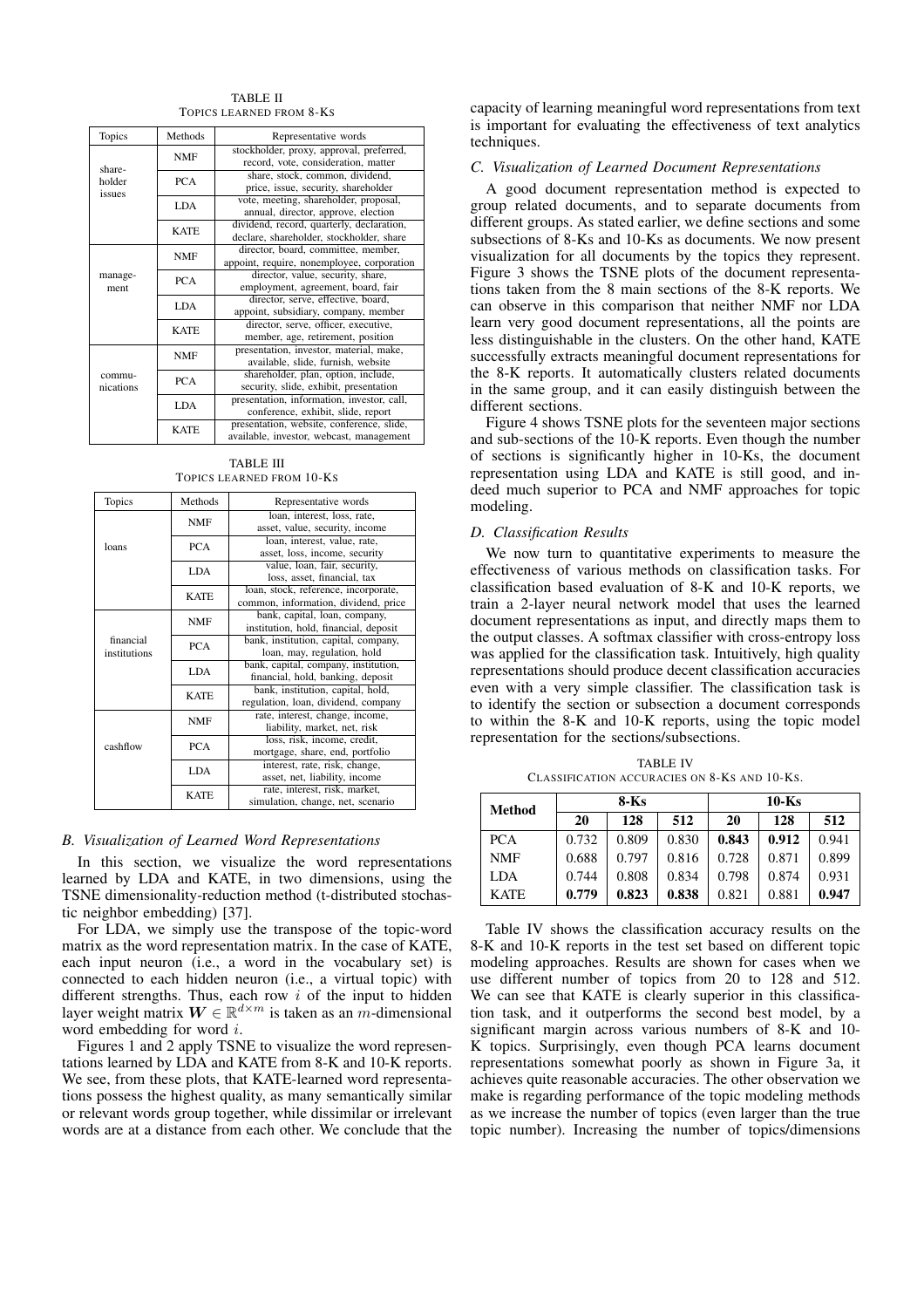

(a) LDA (b) KATE Fig. 1. 2-D TSNE visualization of 128-D word vectors learned from 8-Ks (using LDA and KATE respectively). The red ovals represent semantically coherent word clusters.



(a) LDA (b) KATE Fig. 2. 2-D TSNE visualization of 128-D word vectors learned from 10-Ks (using LDA and KATE respectively). The red ovals represent semantically coherent word clusters.  $\,1\,$ 



(a) PCA (b) NMF (c) LDA (d) KATE





Fig. 4. 3-D TSNE visualization of 20-D document vectors learned from 10-Ks. (Each document class – section number – is depicted by a different color.)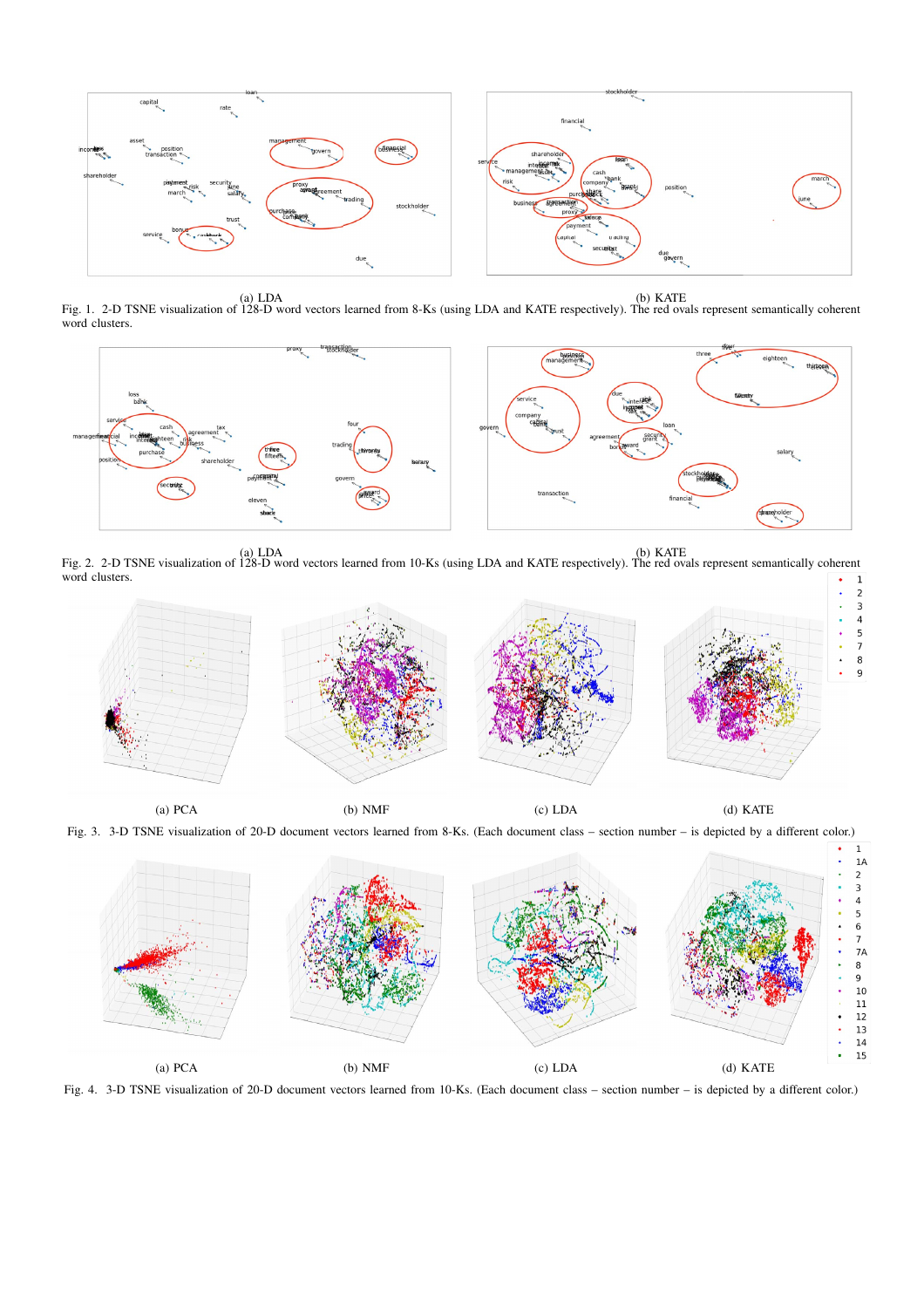improves the classification accuracy. In the case of 10-K data, even though PCA outperforms KATE when the numbers of topics are 20 and 128, KATE achieves a higher accuracy when the number of topics increases to 512.

#### *E. Predicting Bank Failures*

Having demonstrated the comparative ability to extract meaningful topics from bank SEC filings using different topic modeling methods, and to learn meaningful representations of these reports, we now extend the analysis to consider the task for categorizing the banks, i.e., whether they failed or not. Different banks, by their various activities, management quality, and risk exposures may have differences in the essential topics and contents of the reports. For example, a bank performing well under a good management and strong investment opportunities would have an emphasis on topics reflecting a positive strategy of growth, while a distressed bank would likely discuss topics regarding challenges in risk control and cost reduction. Taking advantage of the data for failed and non-failed banks from the 2008 global financial crisis, in this section, we analyze how different banks cover different topics in their SEC reports and explore how it relates to bank failures.

We regard the SEC filings of a bank from each year as its bank-year data. We rank the topics for each bank-year data, which indicates the relative weights of different topics covered in the bank-year reports for that bank. Specifically, given the topic vector  $\theta_j \in \hat{R}^K$  of document *j* learned by one of the topic models utilized in this paper, we compute the topic ranking score vector for document  $j$ , where the  $i^{th}$  element of the vector is the reciprocal of the ranking (i.e., smaller rank implies higher score) of the *i th* topic in that document. Here  $K$  is the number of topics. We also try introducing a power factor, which actually boosts the performance of LDA and KATE for this bank failure prediction task. Taking an average of the topic ranking score vectors of all the bank-year documents as the topic vector of that bank-year, we use this topic vector as the topical representation of the bank-year and explore how it relates to bank failures.

| dataset                     | $8-Ks$ | $10-Ks$ |
|-----------------------------|--------|---------|
| training set                | 2,338  | 1,787   |
| validation set              | 200    | 200     |
| test set                    | 1,866  | 2,164   |
| training set – failed       | 39     | 40      |
| validation set – failed     | 3      |         |
| test set – failed           | 23     | 29      |
| training set - non-failed   | 2.299  | 1,747   |
| validation set – non-failed | 197    | 196     |
| test set – non-failed       | 1,843  | 2,135   |

TABLE V SIZES OF BANK-YEAR DATASETS

The statistics of the bank-year datasets are summarized in Table V. Note that in this task, in order to make the numbers of failed banks more balanced across the training set and the test set, we use last six years data for testing on 8-Ks and last seven years data for testing on 10-Ks. Note that even though there are 4174 10-K filings (see Table I), we have only 4151 bank-years for 10-Ks, since some banks filed more than once per year. On the other hand, even though there are 50223 8- Ks, there are only 4404 bank years for 8-Ks due to many 8-K filings per bank per year.

*Visualization of Bank Vectors:* A good bank-year representation using a topic modeling method should group similar bank-years together, and separate different groups. Figures 5 and 6 show the PCA projections of the bank-year representations for the 8-K and 10-K data. It is interesting to note that, for 8-Ks, the failed bank-years share many commonalities in terms of topics as we see that the failed bank-years are all clustered together in the plots. Both the LDA and KATE topic models are effective in capturing this characteristic. Additionally in these plots, we label the bank-years of failed banks one, two and three years prior to the year they failed. For at least a year earlier the topic characteristics of these banks already starts looking dissimilar from the non-failed banks. This provides further support to the hypothesis that a well-constructed topic model can be instructive for bank characteristics assessment. On the other hand, for 10-Ks the topics are not that distinguishable between failed and nonfailed banks. We further analyze this issue below; the main problem seems to be the high degree of similarity between entire 10-K filings from both non-failed and failed years for the same bank.

*Predicting Bank Failures from a Topic Perspective:* Given the results for visualizing bank-year topic characteristics around bank failures, in this section, we again use the crossentropy loss to train a simple 2-layer neural network model that uses the learned bank representations as input, and directly maps them to the output classes (i.e., bank failure or not) using the softmax function. Table VI shows the classification accuracy results on the 8-K and 10-K bank-year data from different topic models. Interestingly, in this classification task using 8-K reports, LDA is the best method followed by NMF as a close second.

Note that the 10-K reports are extremely imbalanced in terms of bank failure (e.g., there are only 25 failed bank-years among 4,151 bank-years since 27 banks (out of 52) did not file any 10-K on or after their fail years), therefore we extend the definition of the failed year (only on 10-Ks) to also include one year before the exact fail year. In this way, we finally have 73 failed bank-years. Despite the redefinition of a failed bank-year, all our methods failed to work on 10-Ks. We found it is more difficult to predict bank failures using topic models of 10-Ks than those of 8-Ks which can also be verified by comparing the visualization of bank vectors in Figure 5 and 6.

We hypothesize that topic models of 10-K data are less suitable for bank failure prediction because, typically, the sections within a 10-K report inherit most of their content from the previous year. This includes sections 1A and 7 that contain up-to-date discussions relating to the company's financial health and risks. The similarities in textual content between consecutive years can be seen in Table VII. The values in the table are cosine similarities between "bag-ofwords" representations of consecutive bank-years. For a bank year, we collect all relevant sections (all 8-K sections, all 10- K sections, all section 1As, or all section 7s) filed by the given bank during the given year. We sum the word counts and create a new bag-of-words representation for the bank year. For each bank holding company, we calculate the median cosine similarity between consecutive non-failed bank-years, and also the similarity between the failed bank-year and the preceding bank-year. The table presents the medians of these per-bank similarity measures. We can observe that the main reason it is hard to discriminate failed versus non-failed years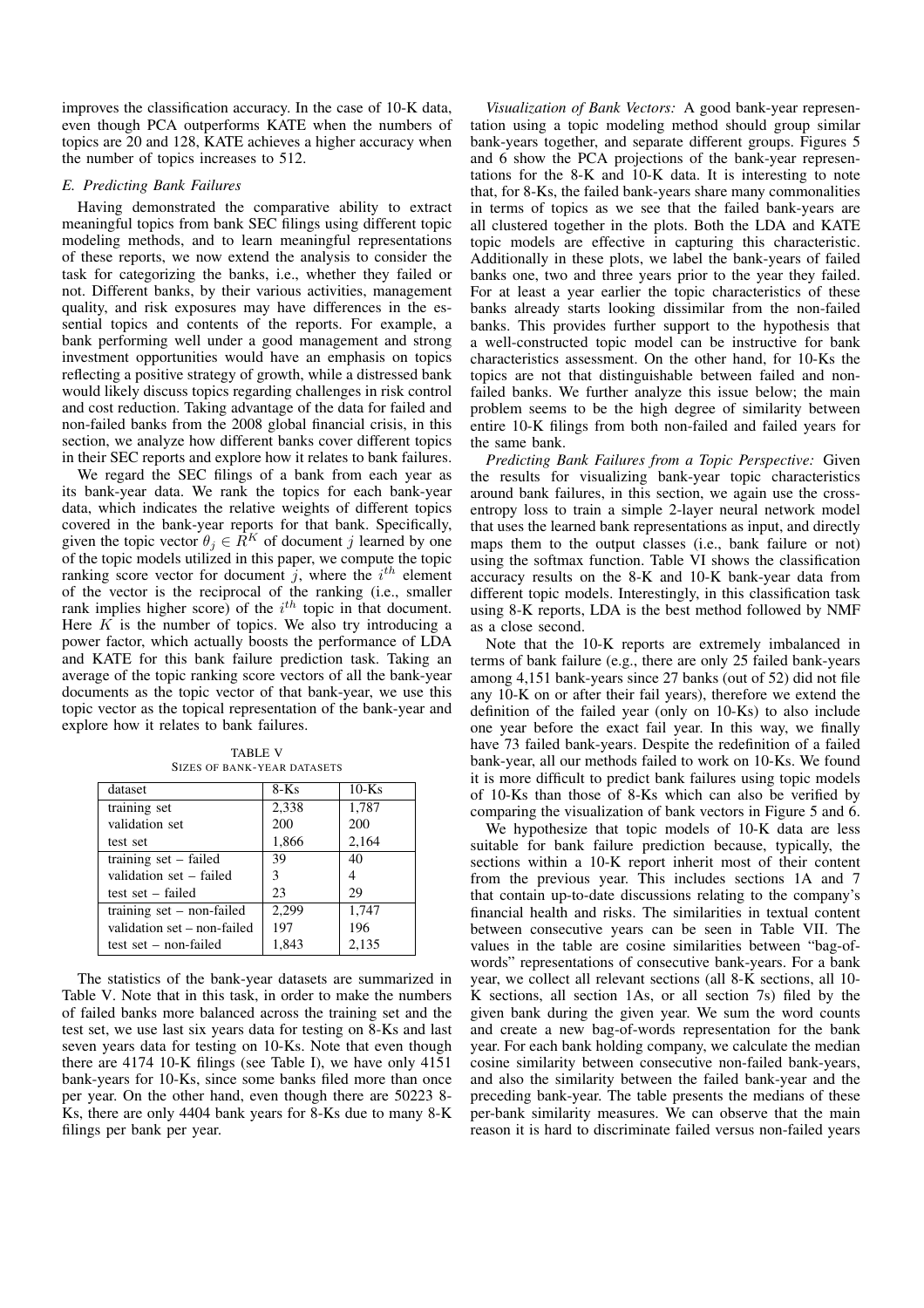

Fig. 5. 3-D PCA visualization of 128-D bank-year vectors learned from 8-Ks. (Red diamonds indicate non-failed, while purple diamonds indicate failed bank-years. Blue, green, and cyan points indicate pre-failed bank-years 3, 2, and 1 year(s) before failure, respectively.)



Fig. 6. 3-D PCA visualization of 128-D bank-year vectors learned from 10-Ks. (Red diamonds indicate non-failed, while purple diamonds indicate failed bank-years. Blue, green, and cyan points indicate pre-failed bank-years 3, 2, and 1 year(s) before failure, respectively.)

using topic-modeling on 10-Ks is the high degree of textual similarity between filings from one year to the next, which is over 0.975, regardless of failed versus non-failed tags. Since all topic-modeling methods are unsupervised, they are unable to extract discriminative topics from the 10-Ks. The median similarity between non-failed and failed years for 8-Ks is only 0.501, which provides enough signal for discrimination between failed and non-failed bank years.

#### V. CONCLUSION

In this paper we extend the text mining and analysis beyond a bag-of-words word-frequency based approach. A word frequency based textual analysis runs the risk of getting too conditioned by the relevance and currentness of the word dictionary chosen. Our objective in this paper was to compare and evaluate topic modeling approaches and their effectiveness in analyzing a large set of SEC filings made by US public banks. We applied four major topic modeling methods to a corpus of 8-K and  $10-K$  filings of  $578$  bank holding companies. The usefulness and effectiveness of topic modeling by the methods considered is evaluated by a few different tasks. The first task was comparing the ability of different topic models to identify the document sections the text was extracted from. Once we obtained favorable results for topic representation of the SEC filings, we examined the ability of the topic models to detect a failed bank from a non-failed bank.

Concurrent to these classification tasks for comparative analytics of the topic modeling methods, we also utilized different visualization methods to examine the topic properties

for the banks. We found that KATE method performs the best in terms of distinctness and visualization of sections of the filing reports in terms of topic representation. For classification of sections using the topic models also KATE emerged as the most promising topic modeling method. The final task of classifying banks by topic representation of bank-year showed that while KATE was competitive, the best method turned out to be LDA. Our study shows that novel approaches to topic modeling of financial reports and regulatory filings can be quite instructive for learning bank characteristics, and point the way towards more advance applications of text analytics in financial decision making and risk management.

#### ACKNOWLEDGMENTS

This work was supported in part by NSF grants IIS-1738895 and IIS-1302231.

#### **REFERENCES**

- [1] S. J. Alfano, S. Feuerriegel, and D. Neumann, "Do pessimists move asset prices? Evidence from applying prospect theory to news sentiment," in *ECIS*, May 2015.
- [2] W. Antweiler and M. Z. Frank, "Is all that talk just noise? The information content of internet stock message boards," *The Journal of Finance*, vol. 59, no. 3, pp. 1259–1294, 2004.
- [3] B. Wuthrich, V. Cho, S. Leung, D. Permunetilleke, K. Sankaran, and J. Zhang, "Daily stock market forecast from textual web data," in *IEEE Int'l Conf. Systems, Man, and Cybernetics*, 1998.
- [4] E. Serrano and C. A. Iglesias, "Validating viral marketing strategies in twitter via agent-based social simulation," *Expert Systems with Applications*, vol. 50, pp. 140–150, 2016.